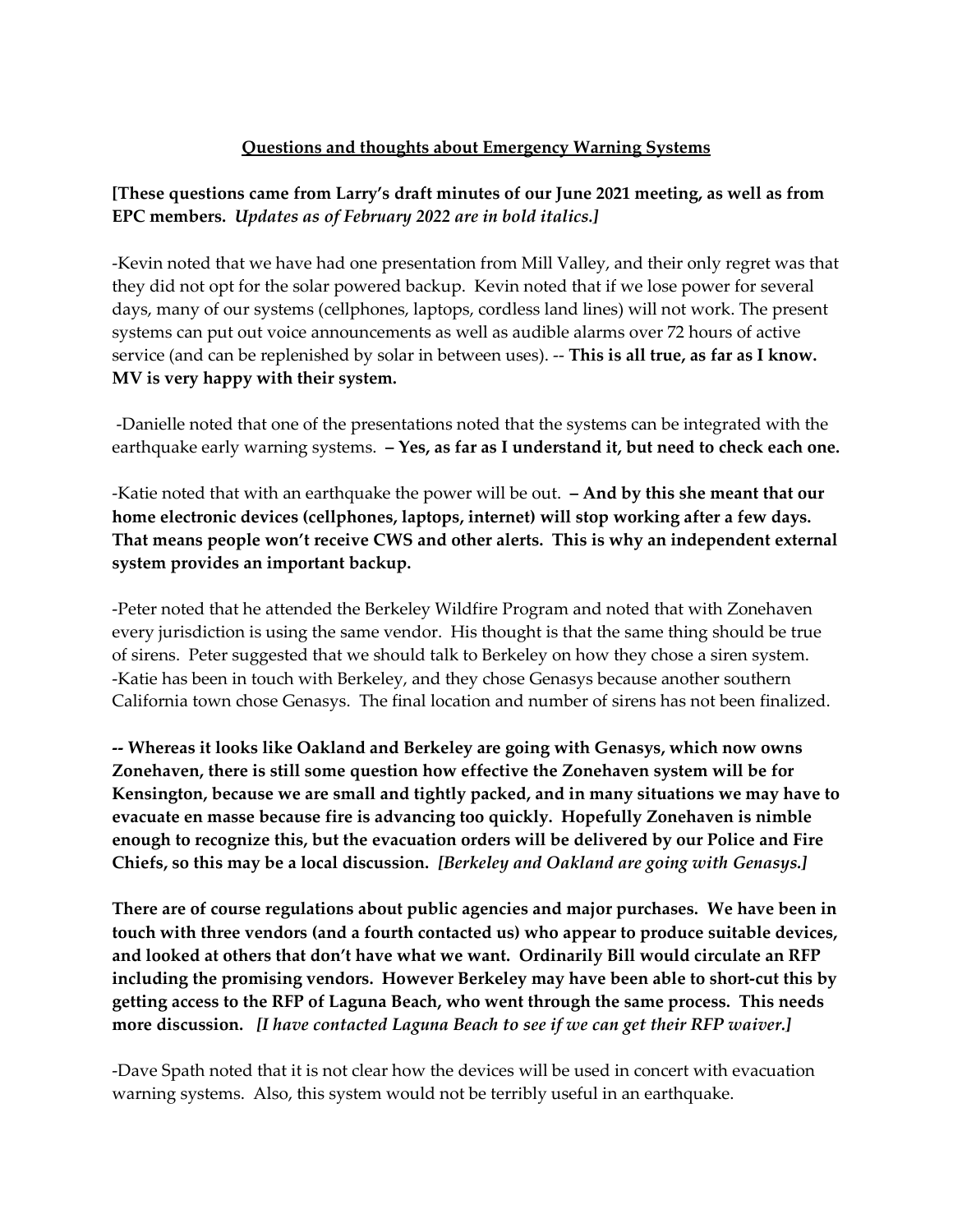**To the first question, the Chiefs would handle both local evacuation orders and the implementation of the EWS. To the second, the EWS can emit a great many pieces of information after an earthquake happens and the electricity goes out (as Katie said above). It can inform people about emergency supplies, blocked roads, downed power lines, and much more. When electricity is out and homes are damaged, this is a lifeline.**

-Peter Guerrero stated that when we started this discussion, he was in favor of an EWS in Kensington. However, he has become concerned with an EWS that may or may not be issuing information that contradicts the Zonehaven alerts. Peter noted that an EWS makes more sense in Berkeley than it does in Kensington, where we are concerned only with wildfires and earthquakes.

**-- Two different thoughts here. First, the EWS would not contradict the Zonehaven alerts because they would be controlled by the same people. Second, Berkeley, as usual, is a different world. They will be debating how many languages to broadcast in, for example. And they may well have civil emergencies that we won't. But that doesn't seem to be a reason for Kensington not to employ an EWS; it's another reason why it could be even more useful to Berkeley.** *[In our next meeting with the Chiefs they confirmed their willingness to implement the system, as did the OES people.]*

-Danielle noted that an EWS would be useful in an earthquake because there could be fires and landslides. Also, evacuation may be necessary for an earthquake. **– Yes.**

-Paul Moss noted that we need to check with neighboring communities about their plans and that we need to plan a public education program. **– Yes, although these are two different (and important) things. We can't control the first, and what others do may not be best for us. And second, a public education program is critical, but first we have to know if a system is right for Kensington. If so, then our EPC Coordinator is on the job.** *[A public survey is part of the education program.]*

-Chris Hilliard noted that we were in communication with Zonehaven about evacuation. We need to be educating people to know several routes out of town and to plan for an evacuation. Chris noted that Zonehaven has fire modeling in place and the fire model would affect the evacuation routes. Chris also noticed that for high-risk people, an evacuation warning should be considered an evacuation order. **– All good points. Subsequent discussion suggested that the public doesn't need to know anything about the particulars of Zonehaven, or even what zone they're in. They just have to evacuate when they're told to. This is important but different than the question of whether we should recommend the procurement of an EWS.**

-Dave Spath stated that he thinks we need to educate the public on what it means to evacuate. **– Absolutely; see above. This is why we hired an EP Coordinator.**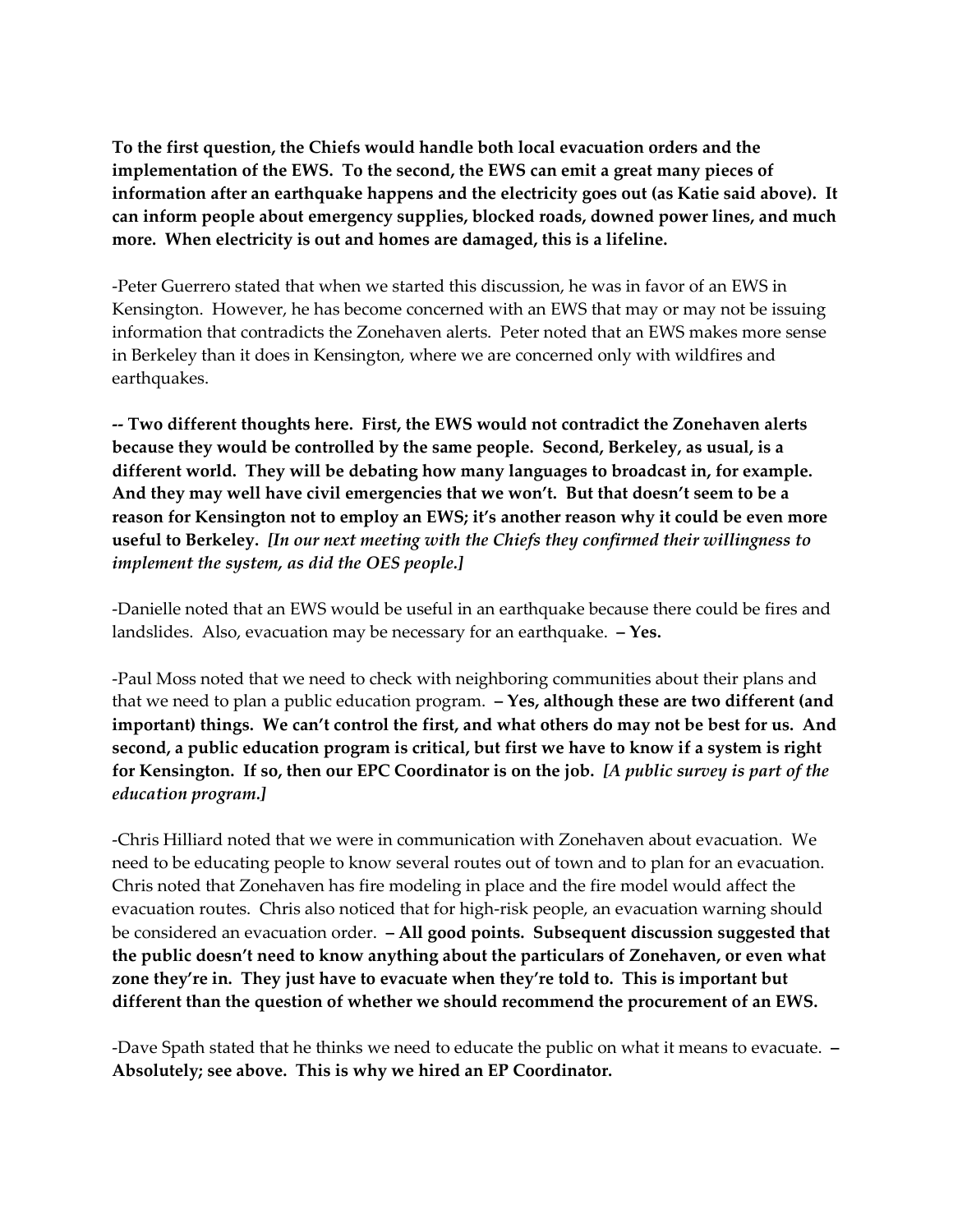-Paul Moss noted that in the Lafayette evacuation plan that each resident is responsible for knowing a way out of town for their zone. **– This is what the Chiefs say, and we agree. Our job (it could be argued) is to get people aware that they have to do this, and about what else they have to do to prepare. This is why we hired an EP Coordinator.**

- Peter Guerrero said: My primary concern is coordinating any EWS zone information with the Zonehaven polygons. It's important that they be in sync, particularly with regard to evacuation. My initial overall feeling that redundancy is a good thing, that you can't have enough early warning systems, can be counterproductive if these systems provide information that confuses the public and doesn't provide clarity and uniformity. If we go the EWS route any contract must include the requirement that their system is coordinated or linked with Zonehaven's. **– This was addressed above: the same people (Chiefs) would be in charge of both systems, so automatically coordinated.**

## - Four concerns from Dave Spath:

1. What is the purpose of the EWS as it relates to the CWS for evacuation communication with residents? During a wildfire threatening Kensington residents, the CWS is intended as the primary form of communication advising residents in specific zones to evacuate. The sirens are not zone specific, so will they be used as a supplement to the CWS and used as a signal to advise **all** Kensington residents to evacuate. If we choose an EWS with voice recordings, using that aspect of the system for zone evacuation seems impractical.

**-- Again, the Chiefs would handle both systems. Based on the studies of traffic load on our streets, it is difficult to see how an evacuation could be phased, or that people would not simply ignore plans and rush out whenever they could (these views have been voiced in our meetings). It's not only voice recordings, it's vocal announcements in real time, which you can't get through any other medium. Especially if the power has been out for some days.**

2. If we decide to implement an EWS, what type of system would best serve Kensington. If the intent of the EWS is to solely advise residents to evacuate, then a simple siren system would appear appropriate. All residents could be advised to evacuate when they hear the sirens. However, if the intent is to use the EWS for communicating non-evacuation information and instructions such as after an earthquake, then a voice recording acoustical system may be appropriate. **– The latter seems more useful but both could work if needed. Without power there are no verbal instructions or items of information, unless you have a battery-powered radio tuned to KCSB, KSFO, or KQED.**

In researching the Mill Valley system, it appears that the city does not use their new LRAD (Long Range Acoustic Devices) system for evacuation alerts. The city indicates on their Warning and Alerts webpage that "in the event of a disaster or large-scale emergency, one or all of the sirens may be activated to alert residents to tune into local media (City website, social media, radio and television stations) for further information and instructions." Evacuation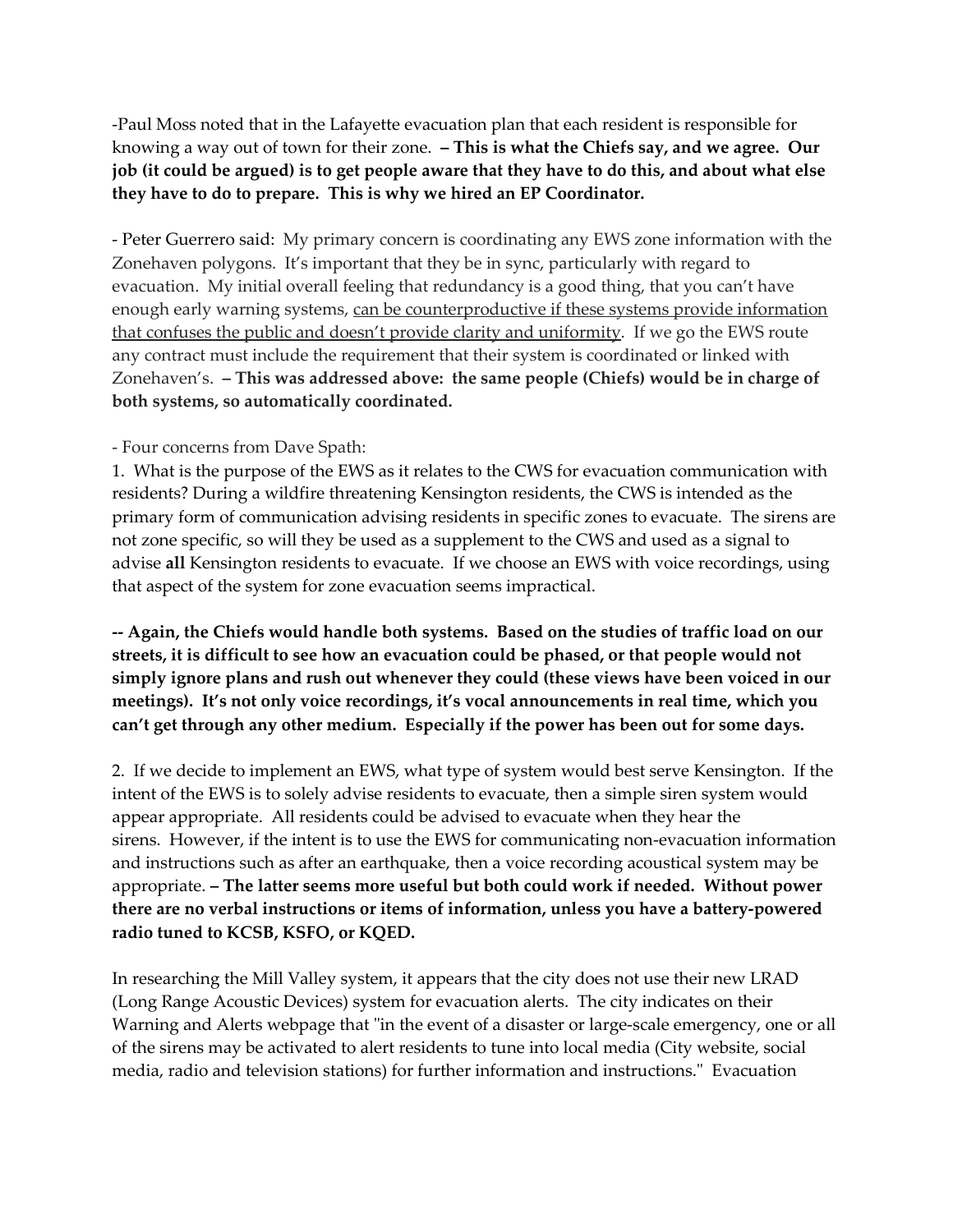orders will come from the "Alert Marin" county system, which is analogous to the Contra Costa County CWS. <https://www.cityofmillvalley.org/fire/emergency/warnings.htm>

**-- They seem to have the ability and flexibility to do both. It is difficult to expect that most Kensington residents would tune into "local" media, whatever they are (e.g., Berkeley emergency radio), even assuming that people have self-powered radios; and radio and TV stations won't provide much precise information about Kensington. The EWS system could. The CWS system might, if people's devices were still working, and if someone decided to offer granular information through CWS, which has never been done so far. But the EWS could essentially be a local radio station. It would be up to the Chiefs how to use the system.**  *[I spoke to the Mill Valley (now Southern Marin Fire District) folks about this and they clarified that in a fire evacuation they would likely not use the verbal part of the system, just the non-verbal sounds, at least initially.]*

3. Regarding the placement of the EWS, in addition to being able to hear them, they need to be located near a power source and, if battery backup is desired, what type of space considerations come into play for the placement of solar panels. **– Most models that we would consider have their own battery supply, which can be periodically replaced, and also a solar panel; these are capable of storing up to 72 hrs of communication (used as needed), and can be replenished continually. Space for the panels is provided on the supporting poles.**

4. If Berkeley plans to implement an EWS system, then we need to understand what they plan to use (LRAD or just sirens) and how they will use them. A fair portion of Kensington will certainly hear the Berkeley system, which has the potential for confusion and misinformation for Kensington residents. **– Yes, just as the Richmond refinery sirens confuse people; but this doesn't seem a reason not to proceed. It could be assumed that Kensington sirens would be heard better than those from Berkeley in nearly all houses; but why would one assume that the information from both sources would be substantially different? Could be mutually supportive.** *[Especially if they're all from the same vendor. But still two different counties.]*

Lisa contributed these thoughts and questions:

I watched the EPC meeting recording. The only question I had was the effectiveness and longevity of a solar powered system and the space requirement for any panels. **– see above.**

The discussion that you all had at that meeting brought up many good points including how the sirens fit into the comprehensive warning systems that already exist with Zone Haven, CWS, Nixle, etc. **– see above**

I also appreciated your point to find out the reasoning behind Berkeley's decision to move forward with their implementation. Have they prepared a council report on this yet? I couldn't find one with a quick check of records on-line. That report should lay out the rationale, costs, implementation, etc. Perhaps Susan W knows. **– we can check with her** *[I think you have it now?]*